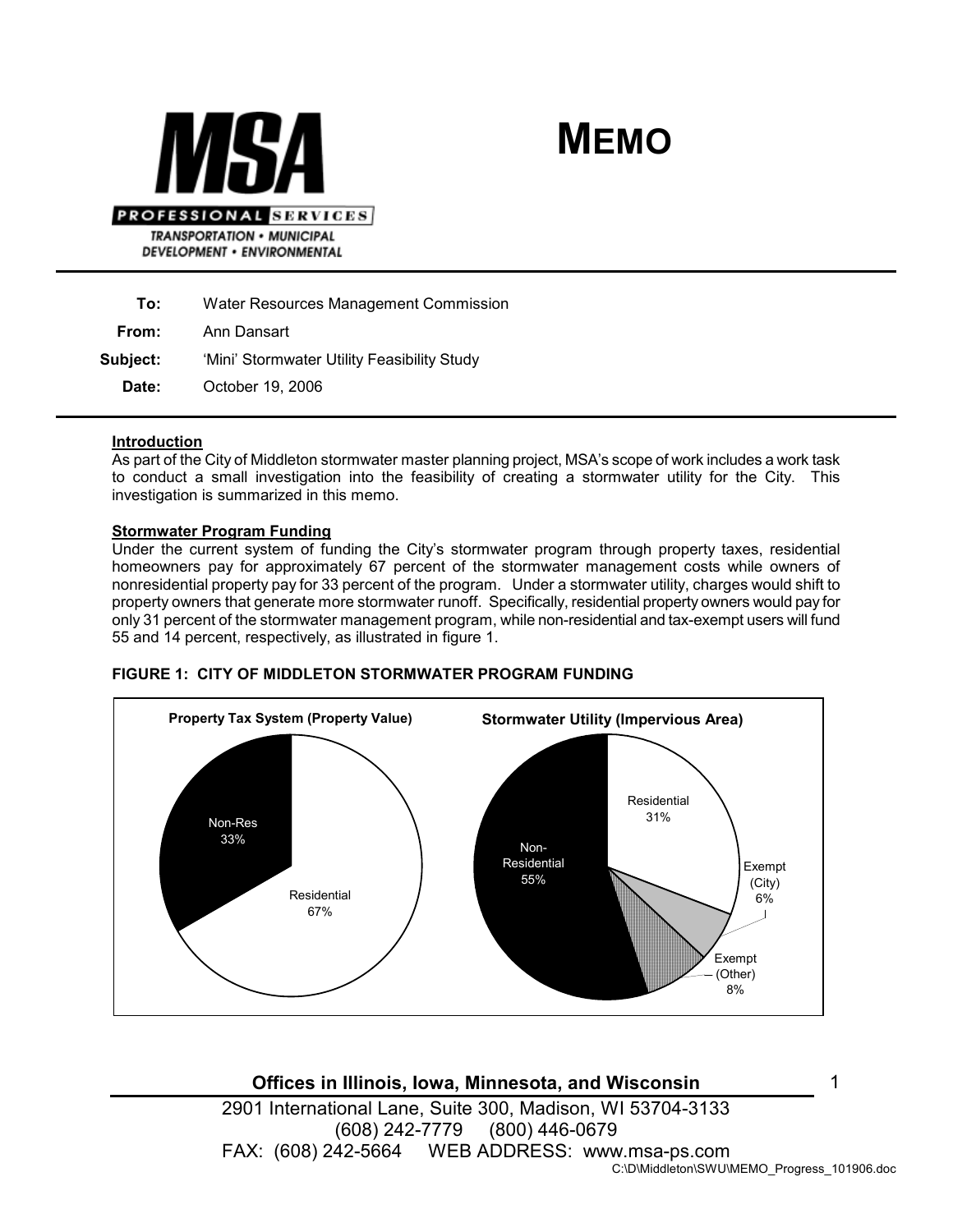The shift in the burden of cost under a stormwater utility verses a stormwater program funded by property tax occurs because a stormwater utility, like a water utility, generates revenue through user fees based on the level of service each customer receives rather than on property value. In a stormwater utility, the "meter" for measuring "use" is impervious area.

# ERU Determination

In Wisconsin, the most commonly used approach for determining stormwater utility charges is the equivalent residential unit (ERU) method. An ERU is the average amount of impervious area associated with singlefamily homes, duplexes, and multifamily units. The data used to determine the Middleton ERU size is summarized in Table 1. The estimated Middleton ERU size under a stormwater utility is 2,121 square feet. This is below the average ERU size for Wisconsin municipalities, roughly 3,000 square feet, as illustrated in Figure 2.

| Type of<br><b>Residential Unit</b> | <b>Average Impervious Area</b><br>Per Unit (sq. ft.) | <b>Approximate Number of</b><br><b>Units Citywide</b> |
|------------------------------------|------------------------------------------------------|-------------------------------------------------------|
| Single-Family                      | 3.144                                                | 3.369                                                 |
| <b>Duplexes</b>                    | 1.980                                                | 490                                                   |
| Multi-Family                       | 1.072                                                | 3.222                                                 |
|                                    | <b>Weighted Average = 2,121</b>                      | <b>Total Living Units = 7,081</b>                     |

|  | <b>TABLE 1. RESIDENTIAL UNIT IMPERVIOUS AREA SUMMARY</b> |
|--|----------------------------------------------------------|
|  |                                                          |



# FIGURE 2. WISCONSIN STORMWATER UTILITY ERU SIZE COMPARISON

Offices in Illinois, Iowa, Minnesota, and Wisconsin 2901 International Lane, Suite 300, Madison, WI 53704-3133 (608) 242-7779 (800) 446-0679 FAX: (608) 242-5664 WEB ADDRESS: www.msa-ps.com C:\D\Middleton\SWU\MEMO\_Progress\_101906.doc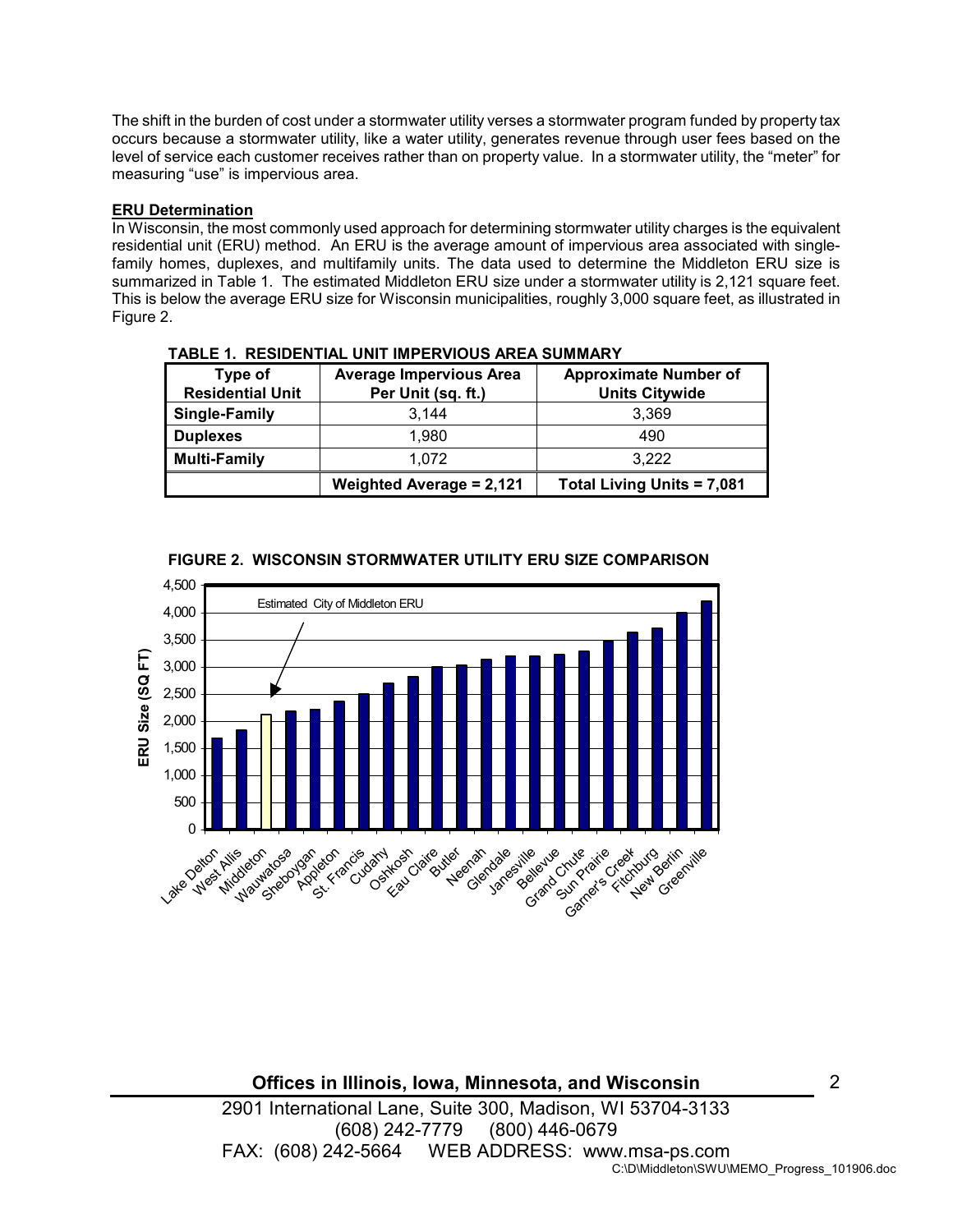Of the over 3,300 single-family residential parcels in the City, a sample of 157 parcels was randomly selected to determine that the average area of impervious surface on single-family parcels is 3,144 square feet (see Figure 3 for the sample distribution). All 245 parcels with duplexes and flats were digitized to determine the average area of impervious surface per residential unit to be 1,980 (see Figure 4). Finally, the 113 multifamily parcels across the City (number of dwelling units ranged widely from 3 to 192 units per parcel) were digitized and measured to obtain an average of 1,304 square feet of impervious surface per multifamily unit.



FIGURE 3. SINGLE FAMILY RESIDENTIAL PARCEL IMPERVIOUS AREA DISTRIBUTION



FIGURE 4. TWO-UNIT RESIDENTIAL PARCEL IMPERVIOUS AREA DISTRIBUTION

Offices in Illinois, Iowa, Minnesota, and Wisconsin

3

2901 International Lane, Suite 300, Madison, WI 53704-3133 (608) 242-7779 (800) 446-0679 FAX: (608) 242-5664 WEB ADDRESS: www.msa-ps.com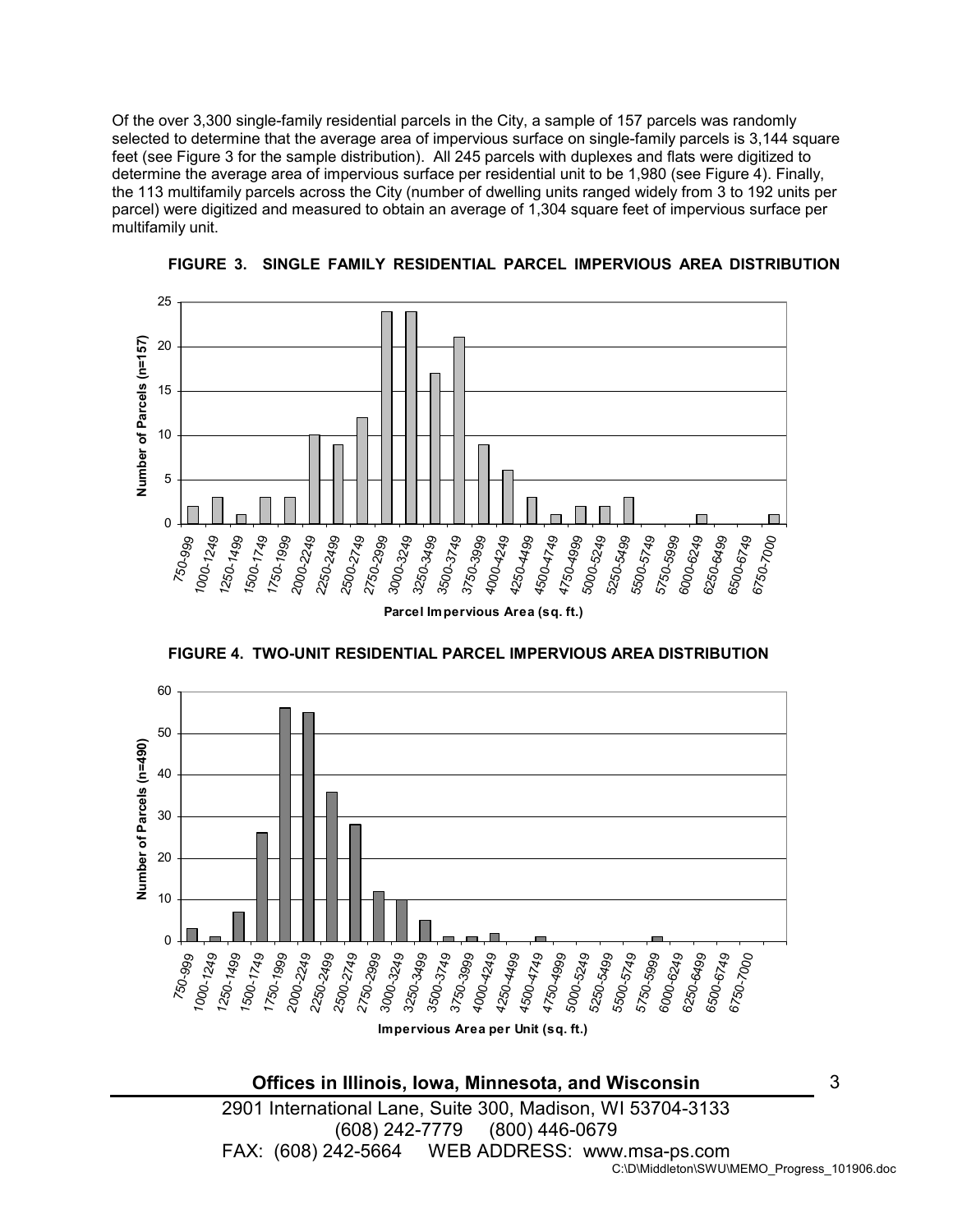## ERU Count

Based on MSA's analysis of recent aerial photos, parcel data, and assumed ratios of impervious surface for nonresidential properties, there are a total of 24,420 ERUs in the City, broken down by parcel type as shown in Table 2. For all developed commercial parcels, an assumption of 85% impervious surface was used. For manufacturing parcels, 72% impervious surface was assumed. For most developed tax-exempt parcels, 60% impervious surface was assumed. Exceptions to this include developed parcels at the airport and at Orchid Heights Park, for which 15% impervious surface was assumed. It is important to note that if a stormwater utility is established, detailed measurements of impervious surface on nonresidential parcels will replace these estimates and result in slight changes to the number of ERUs across the City.

| <b>Parcel Type</b> | <b>Impervious Surface</b><br>(Acres) | # ERUs |
|--------------------|--------------------------------------|--------|
| <b>Residential</b> | 363                                  | 7,111  |
| Non-Residential    | 381                                  | 11,701 |
| Tax Exempt (City)  | 261                                  | 3,064  |
| Tax Exempt (Other) | 156                                  | 1,837  |
| Vacant             | 831                                  | 200    |
| <b>Total</b>       | 1,991                                | 23,913 |

| TABLE 2: IMPERVIOUS AREA BY PARCEL TYPE SUMMARY |  |  |
|-------------------------------------------------|--|--|
|                                                 |  |  |

## Estimation of Charge

The charge per billing unit in a stormwater utility is determined by dividing the total stormwater program budget by the total number of ERUs in the community. Residential units are charged one billing unit each, and nonresidential units are assigned a number of ERUs based on their impervious area. For example, if the size of one ERU in Middleton is 2,121 square feet, the owner of a commercial parcel with 8,888 square feet of impervious surface would be charged for four 4 ERUs.

Of Wisconsin municipalities with stormwater utilities, the charge per ERU ranges widely from \$12 to \$96, with the average being approximately \$54 (see Figure 5). In Table 3, a range of charges and their associated annual revenues is provided for consideration.

#### FIGURE 5: WISCONSIN STORMWATER UTILITY RATES